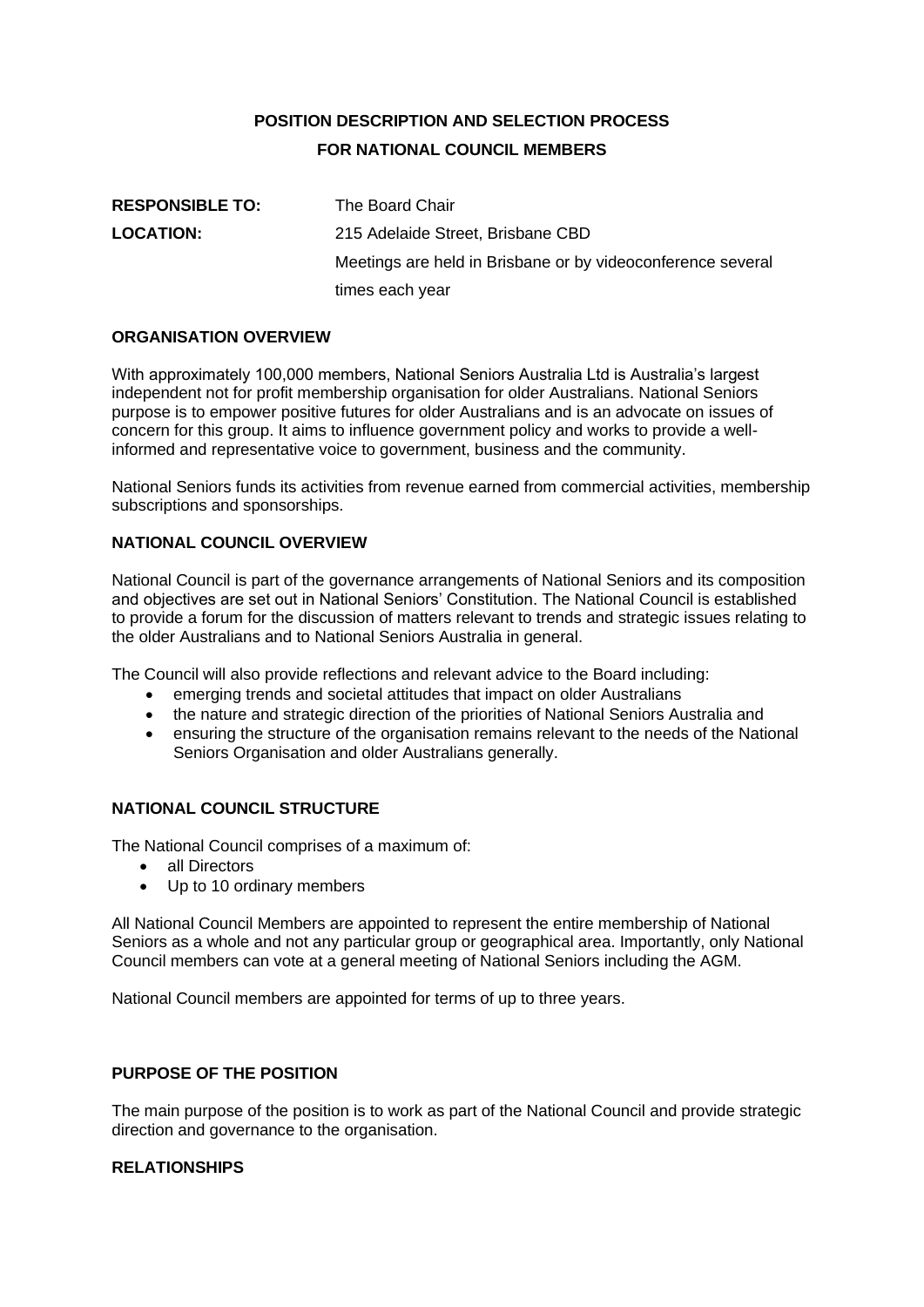Fellow National Council members, the Board of Directors, Company Secretary, National Seniors Membership and the Chief Executive and older Australians in their communities.

#### **RESPONSIBILITIES**

- Prepare for, attend and contribute to the National Council Meetings.
- Actively participate in workshops, meetings and working parties of the National Council.
- Assist with setting the strategic direction of the organisation.
- Support the activities of National Seniors at a local or state level as required by National Council.

#### **MEETINGS**

Meetings of the Council are held in November to coincide with the AGM and on other occasions each year as required. Meetings are in Brisbane or by teleconferencing.

### **ESSENTIAL KEY ATTRIBUTES (PLEASE ENSURE THAT THESE ATTRIBUTES ARE SPECIFICALLY ADDRESSED IN THE EOI)**

- Keen demonstrated interest in issues relating to older Australians.
- Relevant special interests and involvement. For example community groups, professional pursuits or social engagement involving older Australians.
- Membership of National Seniors and other relevant bodies.
- Demonstrated capacity to think and act strategically to guide the organisation into the future.
- An awareness of the political process and of the public policy debates involving older Australians.
- Ability to deliberate in a team environment.
- Demonstrated understanding of the National Seniors organisation including current activities in research and advocacy.
- A willingness to support the development and growth of the organisation.
- Capacity to devote adequate time and effort to the duties and functions of the role as directed by National Council.

# **EXPERIENCE AND ELIGIBILITY**

Demonstrated interest in and understanding of issues relating to older Australians. Applicant must be a member of National Seniors Australia Ltd and be a financial member at the time of appointment.

#### **REMUNERATION**

This is a voluntary position, however, all essential expenses and other necessary expenses will be paid by National Seniors, according to company policies.

# **ORIENTATION AND INDUCTION**

Orientation and Briefing by the Chair of the Board and the Chief Executive.

#### **SELECTION PROCESS (EOI'S MUST CONFORM TO THE FOLLOWING DOCUMENTATION REQURIEMENTS TO BE CONSDIERED)**

As per the National Seniors Constitution, all expressions of interest must be in writing and submitted by email only. The EOI's must be in the following format and have the attachments as described below: